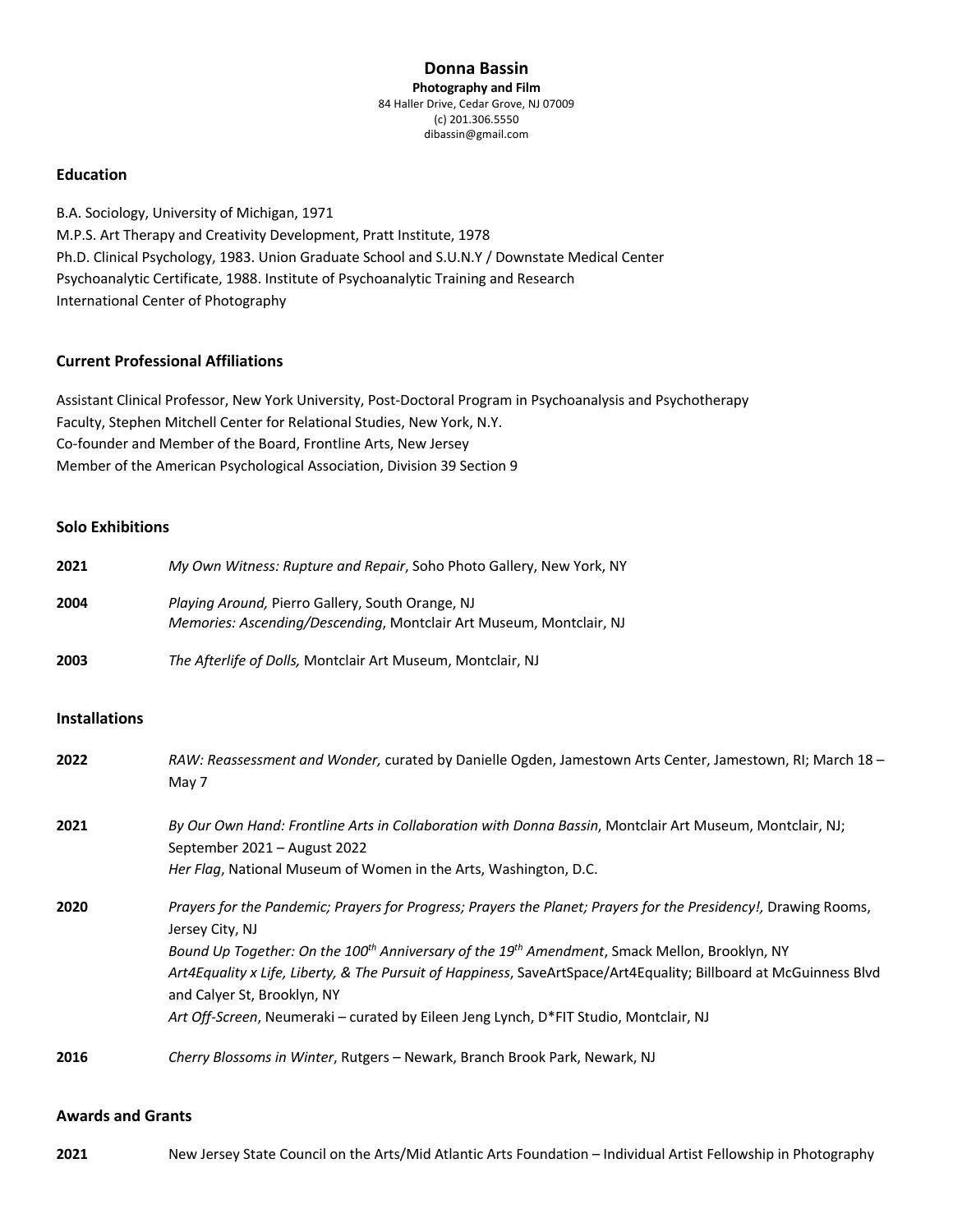| 2020 | First Place – Los Angeles Center of Photography's 5 <sup>th</sup> annual juried exhibition: Exploring Humanity                                                                                                                                                    |
|------|-------------------------------------------------------------------------------------------------------------------------------------------------------------------------------------------------------------------------------------------------------------------|
|      | Curator's Choice - ProArts Jersey City                                                                                                                                                                                                                            |
| 2018 | Honorable Mention for Segregation and Human Rights in the $12^{th}$ Julia Margaret Cameron Award, Photography                                                                                                                                                     |
|      | Gala Awards                                                                                                                                                                                                                                                       |
| 2017 | NAAP Gradiva Award for "The Mourning After"                                                                                                                                                                                                                       |
| 2014 | Psychoanalytic Electronic Publishing, Video Grant for "The Mourning After"                                                                                                                                                                                        |
| 2008 | Leave No Soldier, Director/Producer. Documentary. Official Selection of the Rhode Island International Film<br>Festival, The Big Muddy, New Filmmakers Festival, Best Director at the First Glance Film Festival and Merit award<br>at the Accolade Film Festival |
| 2007 | The American Psychological Association, Division 39 Section IX Achievement Award                                                                                                                                                                                  |

# **Group Exhibitions**

| 2022 | Extinction - Save the Planet 2022, Gallerium, Toronto, Canada                                                                   |
|------|---------------------------------------------------------------------------------------------------------------------------------|
|      | NJSCA Artist Fellowship Showcase, Artworks Visual Arts Center, Trenton, NJ                                                      |
|      | Healing and Hope, Kente Royal Gallery, Harlem, NY                                                                               |
|      | Expanding the Concept of Photography, Raritan Valley Community College, Branchburg, NJ                                          |
| 2021 | Extinction - Save the Planet 2021, Gallerium, Toronto, Canada                                                                   |
|      | What Lies Ahead, L.A. Photo Curator, Susan Spiritus Gallery, Irvine, CA                                                         |
|      | Contemporary Portrait, SE Center for Photography, Greenville, SC                                                                |
|      | Transformed: Objects Reimagined by American Artists, Montclair Art Museum, Montclair, NJ                                        |
|      | New Jersey Arts Annual: ReVision and Respond, Newark Museum, Newark, NJ                                                         |
|      | The Empowering, Pro Arts Jersey City, Jersey City, NJ                                                                           |
|      | Privilege, Power and Everyday Life, Studio Montclair, Montclair, NJ                                                             |
| 2020 | For Which It Stands, Ford Foundation Gallery and Assembly Room, New York, NY                                                    |
|      | Exploring Humanity, 5 <sup>th</sup> Annual Fine Art Exhibition, Los Angeles Center of Photography, Los Angeles, CA              |
|      | Artists for Social Justice, Kupferberg Center for the Arts at Queens College, New York, NY                                      |
|      | Artists for Social Justice, Arc Gallery & Educational Foundation, Chicago, IL                                                   |
|      | Portrait 2020, SE Center for Photography, Greenville, SC                                                                        |
|      | Art4Equality x Life, Liberty, & The Pursuit of Happiness, SaveArtSpace/Art4Equality; The Untitled Space, New York,<br><b>NY</b> |
|      | Her Flag, Old Barracks Museum, Trenton, NJ                                                                                      |
| 2019 | Little by Little, Art Intersection, Gilbert, AZ                                                                                 |
|      | State of the Art 2019, Studio Montclair, Montclair, NJ                                                                          |
|      | Contemporary Portraiture: To See Each Other, Passaic County Arts Center, Hawthorne, NJ                                          |
|      | ViewPoints 2019, Studio Montclair, Montclair, NJ                                                                                |
| 2018 | Armistice Day 2018, Puffin Cultural Forum - Frontline Arts, Teaneck, NJ                                                         |
|      | Call & Response: The Art of Listening, 1978 Maplewood Arts Center, Maplewood, NJ                                                |
|      | Natural Encounters, N.Y. Photo Curator - Global Photography Awards                                                              |
|      | Viewpoints 2018, Studio Montclair, Montclair, NJ                                                                                |
| 2017 | Art Connections 13, George Segal Gallery, Montclair State University, Montclair, NJ                                             |
|      | Grief, N.Y. Photo Curator, curated by Frances Jakubek, New York, NY                                                             |
|      |                                                                                                                                 |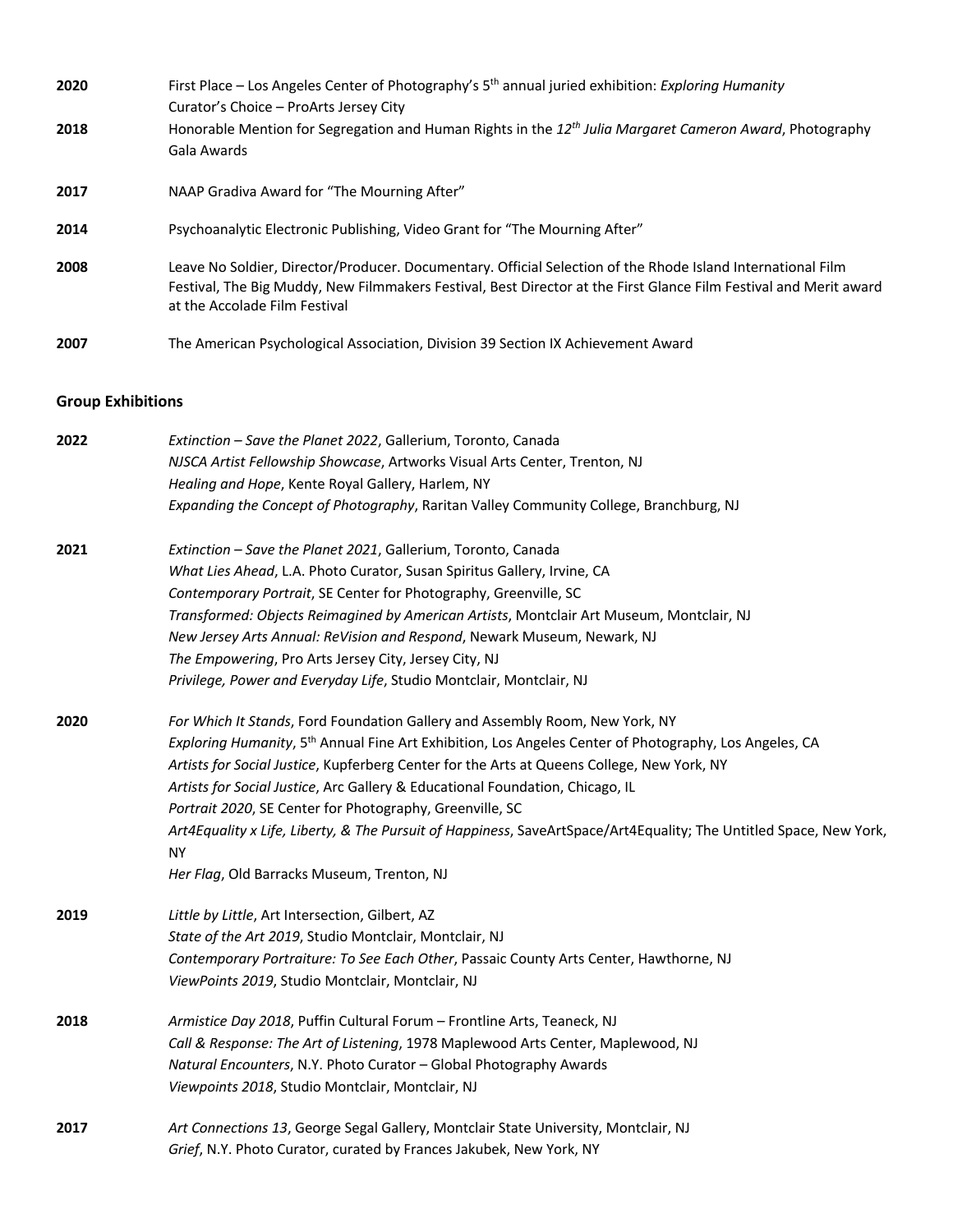*Street Photography*, Blank Wall Gallery, Athens, Greece

- **2016** *Trois Poissons in a Big See*, Sterling Sound, New York, NY *Viewpoints 2016*, Aljira: a Center for Contemporary Art, Newark, NJ *Art Connections 12*, George Segal Gallery, Montclair State University, Montclair, NJ
- **2015** *Mirrors of the Mind 4: The Psychotherapist as Artist*, Art Share LA, Los Angeles, CA

# **Film and Video**

| 2021        | By Our Own Hand, Short, Montclair Art Museum, Montclair, NJ                                    |
|-------------|------------------------------------------------------------------------------------------------|
| 2016 - 2015 | The Mourning After, Documentary, PEP Video                                                     |
| 2014        | Leave No Soldier (edited), Documentary. Director and Producer. (R.T 53 minutes)                |
| 2008        | Leave No Soldier, Documentary. Director and Producer. ShrinkWrap Productions. (R.T 83 minutes) |
| 2004        | Dollhouse, Recipient of Experimental Television Center Finishing Fund Grant                    |
| 2003        | Dollumentary: The Origins of Dolls, Montclair Art Museum, Montclair, NJ                        |

# **Art Publications**

| 2021 | "Precious Scars: Art as Practice." Tricycle: The Buddhist Review. Photo essay by Barry Magid and Donna Bassin.<br>August 2021.                                                                                                                                                                                                                                                                                                                                                                                                                  |
|------|-------------------------------------------------------------------------------------------------------------------------------------------------------------------------------------------------------------------------------------------------------------------------------------------------------------------------------------------------------------------------------------------------------------------------------------------------------------------------------------------------------------------------------------------------|
| 2018 | "We the People: Portraits of Resistance and America Reconstructed." Featured photographs by Donna Bassin from<br>series: My Own Witness, Psychoanalytic Review, 105(6), December 2018. Ed. Douglas F. Maxwell.                                                                                                                                                                                                                                                                                                                                  |
| 2013 | "A Day at the Zoo Through the Lens of Jessica Benjamin's Bonds of Love," Studies in Gender and Sexuality, 14:86-<br>96, 2013.                                                                                                                                                                                                                                                                                                                                                                                                                   |
| 2007 | "Picturing Herself: On Diane Arbus's Revelations" Studies in Gender and Sexuality.                                                                                                                                                                                                                                                                                                                                                                                                                                                              |
|      | <b>Magazines, Catalogs, Interviews, and Blogs</b>                                                                                                                                                                                                                                                                                                                                                                                                                                                                                               |
| 2022 | "My Own Witness: Rupture and Repair." Fotonostrum Magazine. Interview with Donna Bassin. February 2022.                                                                                                                                                                                                                                                                                                                                                                                                                                         |
| 2021 | Editorial feature for The IARPP Bulletin. "By Our Own Hand." December 2021.<br>The Face of the Earth, LifeFramer Magazine. Curated by Samantha Clark of National Geographic. November 2021.<br>Portfolio feature for Grazia Magazine. August 2021.<br>"A Telling Portrait of Our Current Era." Poignant Pics no. 36, One Twelve Publishing. July 2021.<br>"My Own Witness: Rupture and Repair." Portfolio feature for FotoNostrum Magazine.<br>"My Own Witness: Rupture and Repair." Portfolio feature for Issue No. 15, Aint-Bad. August 2021. |
| 2020 | "My Own Witness." Series of photographs for Human Rights. Issue #69. Lens Magazine. June 2020.                                                                                                                                                                                                                                                                                                                                                                                                                                                  |
| 2019 | "I Am My Own Witness." Portfolio feature, Fat Canary Journal. November 2019                                                                                                                                                                                                                                                                                                                                                                                                                                                                     |
| 2018 | "We the People: Portraits of Resistance and America Reconstructed." Featured photographs by Donna Bassin from<br>series Here I Am: Portraits of Resistance, Psychoanalytic Review, 105(6), December 2018. Ed. Douglas F. Maxwell.                                                                                                                                                                                                                                                                                                               |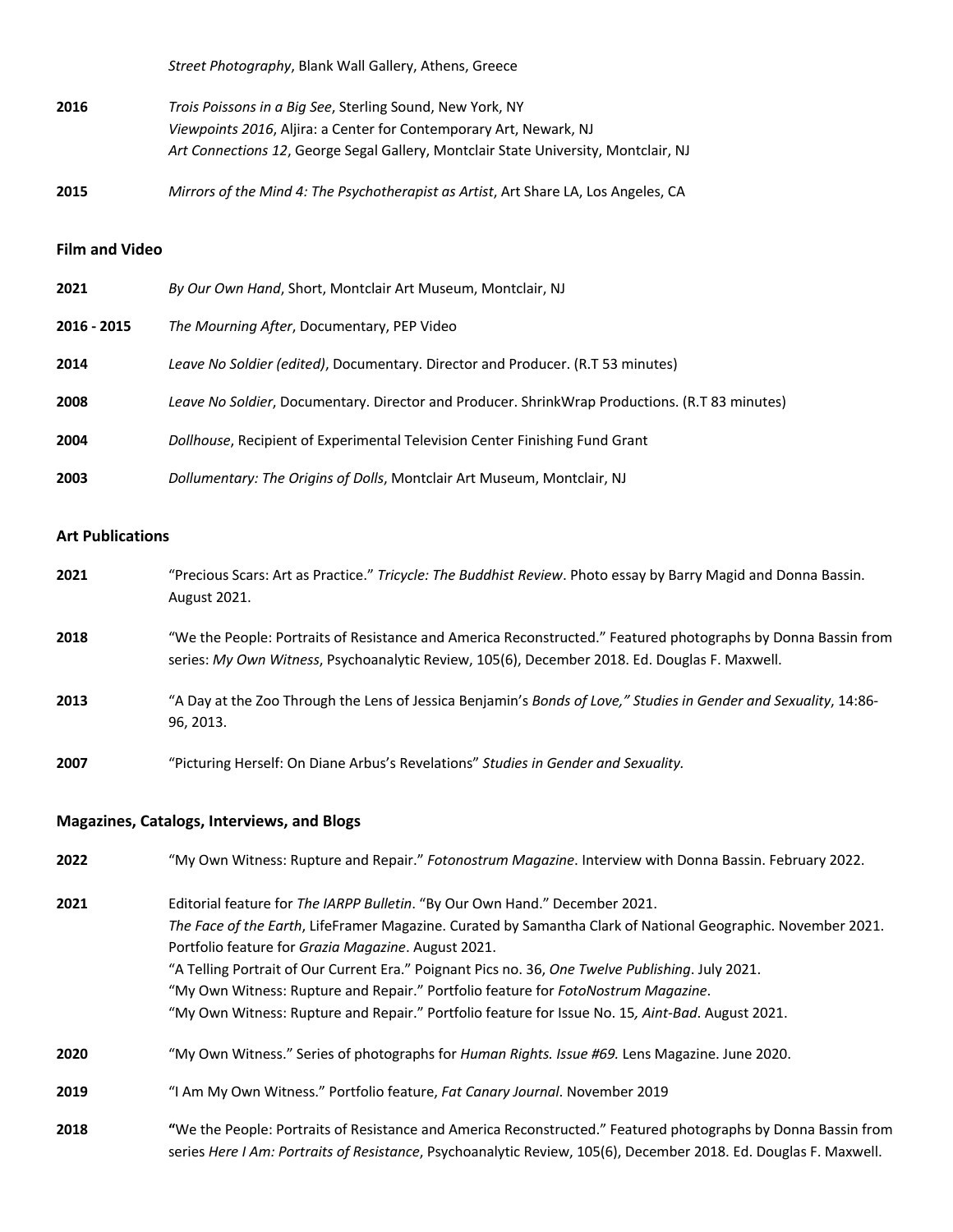"Gorillas.8" Featured photograph for 'So Zoo Me, a photo narrative' by Mark Blickley in *Event Horizon,* Issue 5, 2018

- **2015** "Fog of War", State of the Arts, NJN TV
- **2005** "Inside Dolly: A Still Live Revisited." *Almost Human: Dolls and Robots in Contemporary Art*. Hunterdon Art Museum, Clinton, NJ "Childhood", State of the Arts. NJN Public Television. Featured Artist **2004** "The Afterlife of Dolls." Catalogue by Mary Birmingham. The Montclair Museum of Art, Montclair, NJ **2003** "Therapist's Imagery: Psychoanalyst Uses Dolls to Explore Relationships." The Star Ledger, December 5, 2003 **2002** "Review of Donna Bassin's Work." The Montclair Times. Montclair, NJ

## **Book Covers**

| 2021 | Sexual Boundary Violations in Psychotherapy: Facing Therapist Indiscretions, Transgressions, and Misconduct, eds.<br>A. Steinberg, J. Alpert, and C. Courtois, American Psychological Association                                                                                                                      |
|------|------------------------------------------------------------------------------------------------------------------------------------------------------------------------------------------------------------------------------------------------------------------------------------------------------------------------|
| 2020 | Prayers for the Pandemic. Volume Two. Curated by Anne Trauben for Drawing Rooms. August 2020.<br>Prayers for the Pandemic. Volume One. Curated by Anne Trauben for Drawing Rooms. May 2020.                                                                                                                            |
| 2019 | Toward a Social Psychoanalysis: Culture, Character, and Normative Unconscious Processes (Relational Perspectives<br>Book Series), 1 <sup>st</sup> Edition. L. Layton, ed. M. Leavy-Sperounis, Routledge Press                                                                                                          |
| 2018 | Decentering Relational Theory: A Comparative Critique (Relational Perspectives Book Series), eds. L. Aron, S. Grand<br>and J. Slochower, Routledge Press<br>De-Idealizing Relational Theory: A Critique from Within (Relational Perspectives Book Series), eds. L. Aron, S. Grand<br>and J. Slochower, Routledge Press |
| 2014 | Holding and Psychoanalysis, second edition, J. Slochower, Routledge Press                                                                                                                                                                                                                                              |
| 2013 | Psychoanalytic Collisions, second edition, J. Slochower, Routledge Press                                                                                                                                                                                                                                               |

# **Select Psychoanalytic Publications**

- **2017** "From 'Bystander to Witness' The Art of Mourning and the Veterans' Art Movement." *International Forum of Psychoanalysis*, DOI: 10.1080/0803706X.2017.1342867. Routledge. "The Art(s) of Witness". Art, Creativity, and Psychoanalysis: Perspectives from Analyst-Artist., ed. G. Hagman. Routledge Press, N.Y. and London.
- **2016-2017** Screening and Commentary of *The Mourning After*, National Association for the Advancement of Psychoanalysis 44<sup>th</sup> Annual Conference. New York, New York.
- **2016** "Beyond "thank-you for your service": The Creation of Post-War Veteran/Non-veteran Collaborative Mourning Spaces." *Psychoanalysis, Trauma, and Community*. Eds. J. Alpert and E. Goren.
- **2011** Reminiscence, Ritual, and Beyond Working Through. *Psychoanalytic Dialogues, 21*.